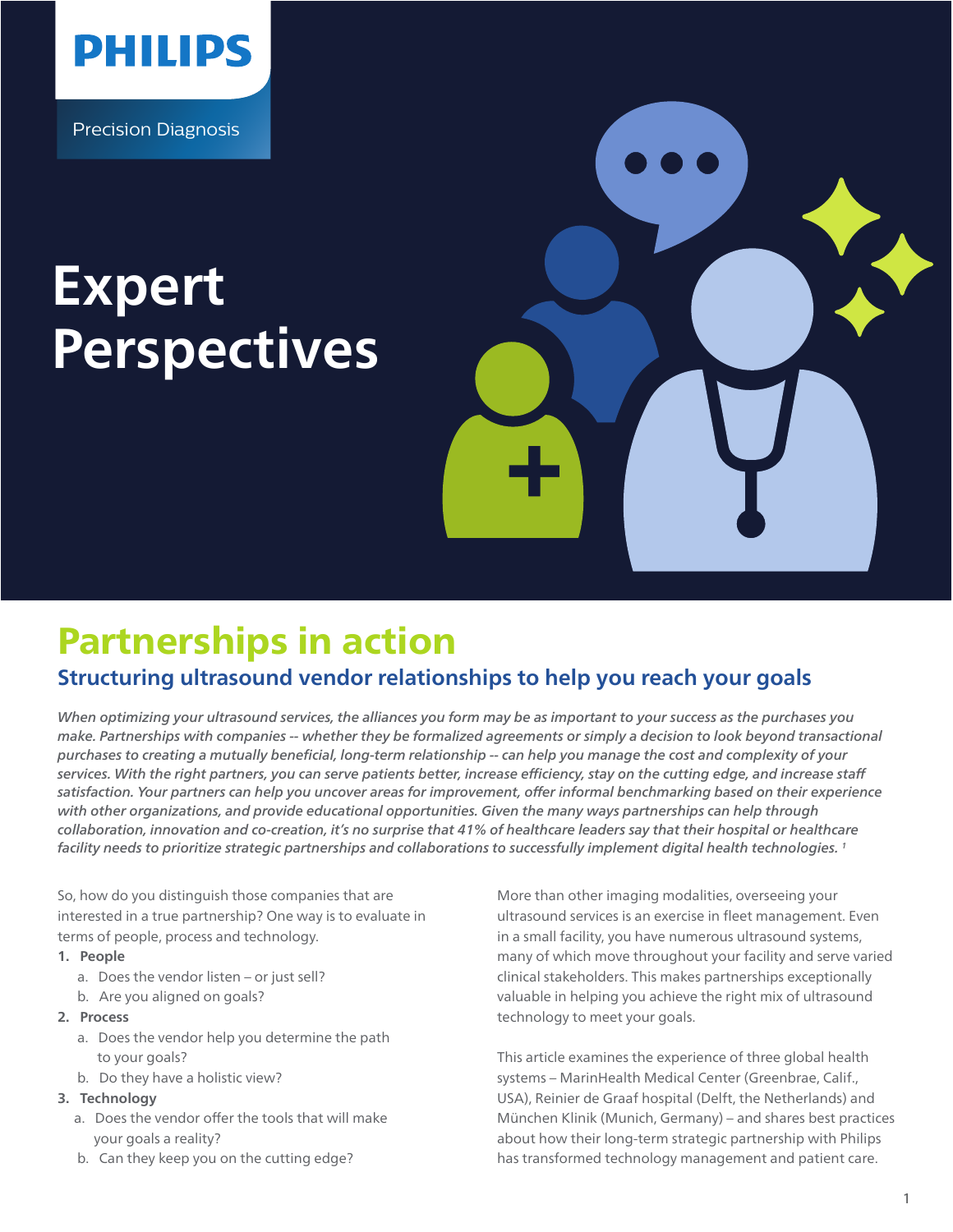

# **PEOPLE: MarinHealth Medical Center**

MarinHealth's Director of Radiology Michael Watson is convinced that people are at the core of a successful partnership. When Marin General Hospital (now MarinHealth Medical Center) broke ground on a new 260,000 square foot medical center, it partnered with Philips to furnish the new center with a comprehensive range of advanced medical technologies, including patient monitoring, telehealth and clinical informatics solutions, education, applications support, consulting and design services. The partnership also encompasses the acquisition of many imaging systems, among which are 12 EPIQ ultrasound systems.

Watson stresses the importance of choosing equipment companies that understand your goals. "I've been in radiology for 40 years, so I knew that Philips develops great equipment, but more than that, they back up their equipment with great service and the way they treat their customers," he says. "Over the years, I've worked with other large technology providers. In my experience, they don't listen to what you want – they tell you what you're going to get. Philips is different. They listen to what you want and what your needs are and then they match those needs and wants to what you're going to get."

**<sup>66</sup>** Philips is different. They listen to what you want and what your needs are and then they match those needs and wants to what you're going to get.

# **Education aids skill development and supports job satisfaction**

Watson cites education as another area outside of technology that has helped MarinHealth's radiology department meet its goals.

"Before I arrived at MarinHealth, none of the ultrasound technologists were going to educational meetings or on-site trainings. When one of the Philips team members reminded me that we had a fund to draw on for continuing education sitting there unused, we started doing on-site training sessions and sending sonographers out for off-site training."

Consequently, for the last two years, MarinHealth has been routinely enrolling clinicians and sonographers in on- or off-site trainings to increase their breadth of knowledge and skills. The prospect of "free" education has even helped Watson recruit sonographers, who are in short supply due to COVID-19, and boosted job satisfaction among current staff.

Bottom line: Choose companies that offer more than equipment. "For me, it's not just about the equipment, it's the people, the service and the educational aspects," Watson says. "The relationship I have with the Philips team is very trusting and you don't get that overnight. It's by working with each other side by side, year to year, toward a common goal. We're like a family."

When one of the Philips teams members **"** reminded me that we had a fund to draw on for continuing education sitting there unused, we started doing on-site trainings and sending sonographers out for off-site training.  $\bullet\bullet$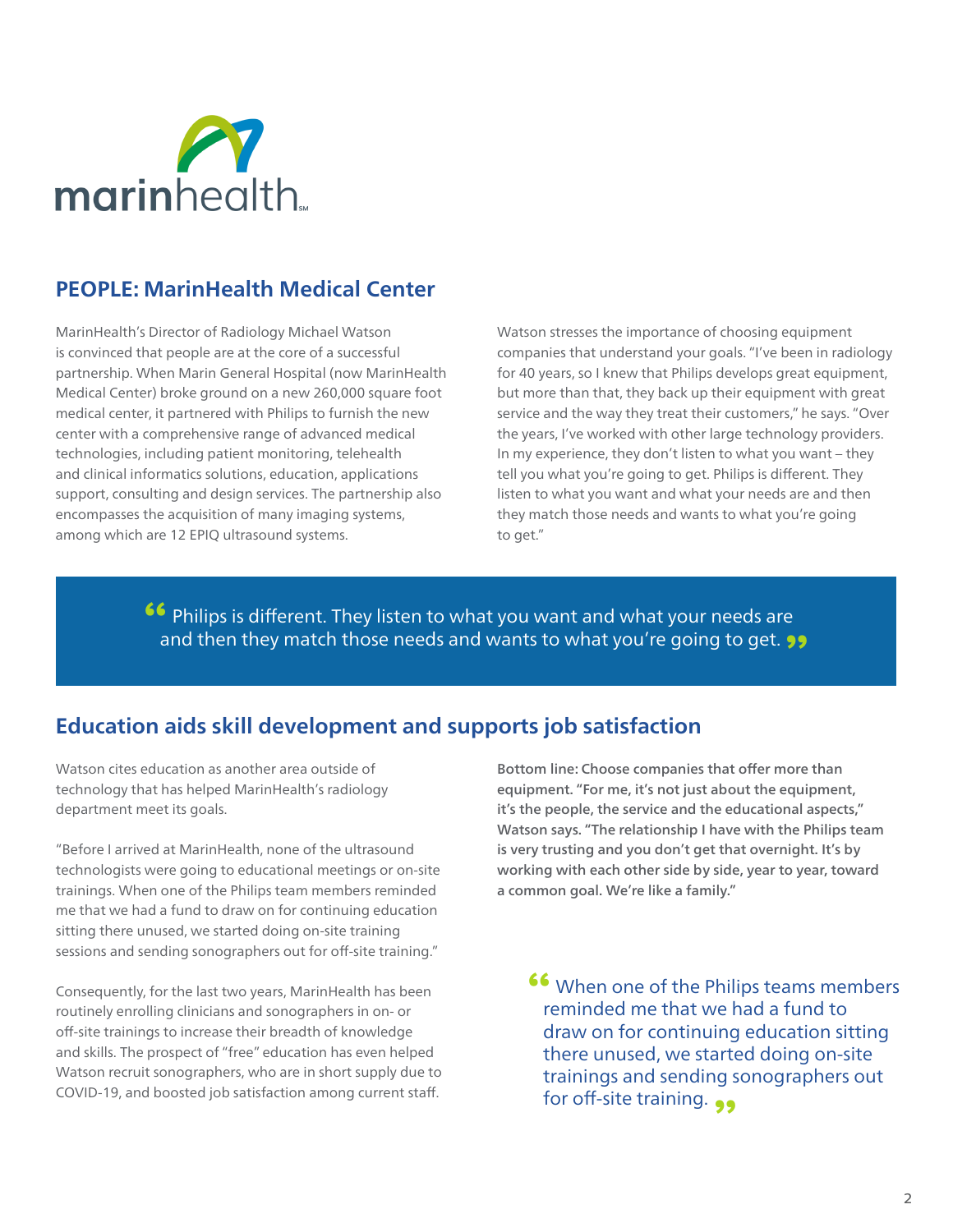

# **PROCESS: Reinier de Graaf hospital's ultrasound future secured with Philips**

Reinier de Graaf hospital's (Delft, the Netherlands) 15-year strategic partnership with Philips gives the healthcare provider longterm continuous access to Philips' advanced diagnostic and interventional ultrasound technologies. Throughout the contract lifetime, Philips provides the installation, training, maintenance, upgrading and replacement of all imaging equipment.

### **System replacement plan defines transition**

The partnership, begun in 2015, includes an optimized system replacement plan that is transitioning departments from 40 ultrasound systems from nine different companies into a Philips family of ultrasound systems that will total approximately 65-70 systems.

This process-based approach provides Reinier de Graaf with the ability to anticipate and plan for new equipment. "The replacement plan clearly indicates when each ultrasound system will be replaced," say Luc Huijskes, Senior Medical Technician. "That is very reassuring for users to know in which year they will get new equipment, so they can already look around for options that are available at the moment. And if Philips is planning a major upgrade, then we will already know that and we can act accordingly."

The hospital benefits from EPIQ and Affiniti systems' uniform platform and similar user interfaces. "The systems and transducers are also easily interchangeable between departments when additional capacity or functionality is needed," Huijskes says. "Lastly, training sonographers on a unified platform will also be more efficient."

Because the partnership is based on providing what the hospital needs, if in a rare case clinicians need certain ultrasound functionality that is important to them, but unavailable from Philips, the contract allows procurement with other companies to ensure they can still access the specific functionality.

## **Fast service and parts delivery**

The process-based approach is also reflected in robust field service and rapid spare parts delivery.

"Obtaining spare parts quickly has rarely been an issue," Huijskes says. "If something breaks in the afternoon, a new part is usually delivered by the next morning, which limits our downtime."

He adds, "When we encounter a problem that we can't solve ourselves, we can call someone at the Philips help desk, who will contact a field service engineer. We usually get a callback within a few minutes."

Bottom line: Investigate the processes that will help you operate efficiently and effectively. Your ultrasound company should be able to help you develop long-term plans for new equipment purchases and offer assistance in keeping costs predictable.

**<sup>66</sup>** The replacement plan clearly indicates when each ultrasound system will be replaced. That is very reassuring for users to know in which year they will get new equipment, so they can already look around for options that are available at the moment. **99**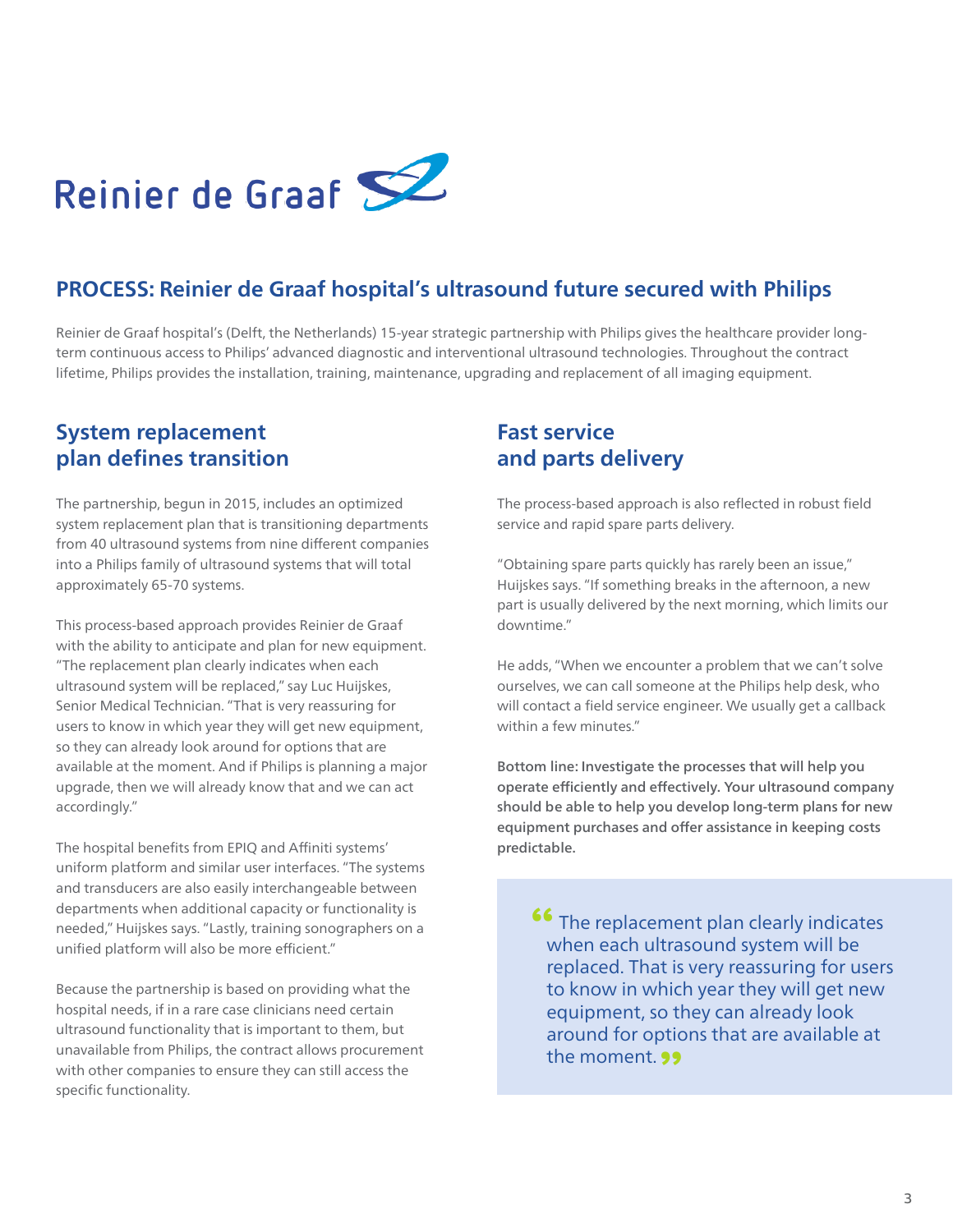# m"k MÜNCHEN **KLINIK**

# **TECHNOLOGY: Partnering with München Klinik to optimize ultrasound use**

Ultrasound utilization is often difficult to assess in large health systems as the modality is so widespread. München Klinik had 168 ultrasound units distributed across its five hospital sites. The challenge was that the clinical departments weren't tracking how the equipment was being used.

Philips and München Klinik conducted an Ultrasound Demand Analysis across the system's five hospital sites to gauge precisely what was happening with every ultrasound system throughout the organization.

"Often, there is no overview of how and when ultrasound is used. No one is able to collect the relevant data," says Aline Mittag, Philips Healthcare Transformation Services Consultant. "Understanding ultrasound system usage is key to effective technology management."

**46** Understanding the usage of the ultrasound systems is key to effective technology management. **99** 

**"We worked out what was feasible and what worked for each department. The objective was to have complete transparency over all systems in the health system – who was using them and when, and what they were using them for."** 

# **Ultrasound Demand Analysis includes detailed interviews**

The analysis began with an online questionnaire and included detailed follow-up discussions.

"The questionnaire told us how they are using ultrasound, how often, how long a diagnosis takes and what procedures they perform," Mittag explains. "Next, we discussed the results with department heads and doctors to obtain more context on usage, such as what technologies they need."

"We worked out what was feasible and what worked for each department," she adds. "The objective was to have complete transparency over all equipment in the health system – who was using them and when, and what they were using them for."